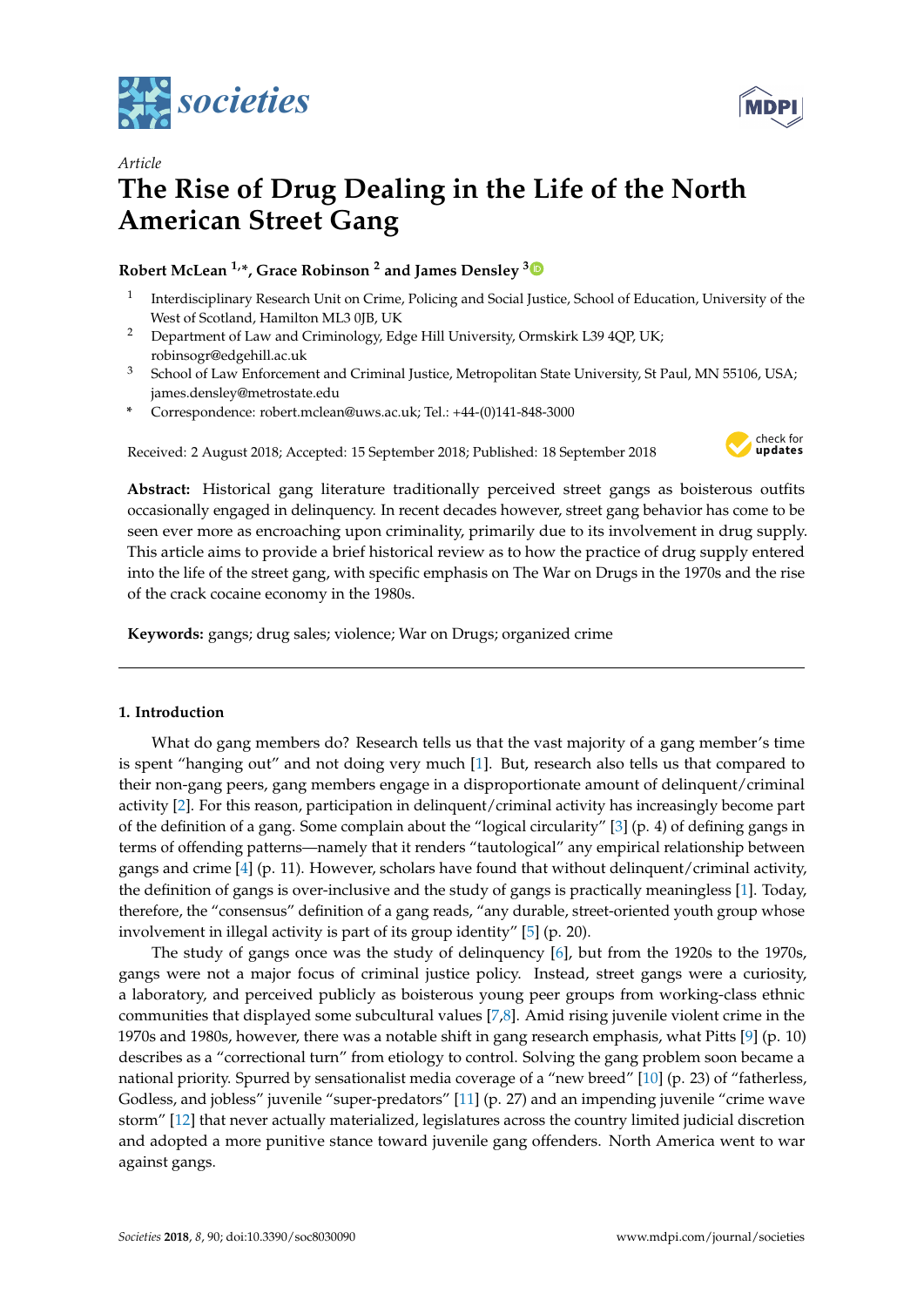The question is, what changed? How did gangs go from spontaneous peer groups i.e., [\[13\]](#page-7-1) to public enemy number one? This article argues that the answer lies in understanding another war that North America was waging toward the end of the Twentieth Century—the War on Drugs. The overlap between gangs and drug sales is well-documented in the literature e.g., [\[14](#page-7-2)[–16\]](#page-7-3), including outside of the United States [\[9,](#page-6-8)[17](#page-7-4)[–19\]](#page-7-5), but the influence that illicit drugs had on gang proliferation, organization, and violence in the U.S. is a story only partially told e.g., [\[20–](#page-7-6)[22\]](#page-7-7). The narrative goes something like this: gangs seized upon the availability of illicit drugs, particularly crack cocaine, as a means of income. In poor urban areas hollowed out by deindustrialization and cut off from economic opportunity by racial discrimination, crack cocaine provided one of few lucrative incomes for young men of color, so more people joined gangs to gain access to crack cocaine to sell. However, grievances in illicit drug markets could not be settled through legal channels, so gang members settled them violently. This led to escalation because gangs carried lethal weapons and sought to portray themselves as excessively violent so as not to be cheated in the market. As drug markets became saturated and gang-related homicides reached unprecedented highs in the late 1980s and early 1990s, gang members began migrating from large urban centers to smaller towns and cities to establish new markets. This gave rise to gang franchising or importation, whereby gangs from big cities either colonized gangs in other locations or recruited local youth to establish their own gangs. The result was the national proliferation of gangs, further facilitated by the mass incarceration of gang members in state and federal correctional facilities across the country, and the diffusion of gang styles and sensibilities via popular culture [\[23\]](#page-7-8).

There is strong evidence that illicit drug markets can drive sudden shifts in serious violence [\[24\]](#page-7-9). Many academics believe the crack cocaine "epidemic" was one of the main reasons for the sharp rise in homicide and robbery through the late 1980s and early 1990s [\[25\]](#page-7-10). Some drugs, like crack cocaine, have even been linked to violence *directly* via their psychoactive effects and *indirectly* via robberies to service drug dependence [\[26,](#page-7-11)[27\]](#page-7-12). Like all narratives, however, there is fact and fiction in the history of systemic (gang-related) violent competition between drug sellers outlined above. The aim of this article, therefore, is to add some important cultural and historical context to this narrative and to more clearly align the literature on gangs with the literature on drug markets.

#### **2. The War on Drugs**

The danger the illicit drug trade poses to North American society is a theme that has persisted in the political discourse since the days of Harry Anslinger [\[28\]](#page-7-13), the first director of the Federal Bureau of Narcotics. Anslinger's testimony before Congress, for example, was instrumental in passing the 1937 Marihuana Tax Act, which for the first time, criminalized marijuana use under federal law. Anslinger's prohibitionist anti-drug tactics served as a blueprint for subsequent "drug czars" in the rhetorical War on Drugs, a program to stop the distribution, production, and use of illegal drugs, which began in earnest after U.S. President Richard Nixon [\[29\]](#page-7-14) called drugs "public enemy number one in the United States".

The War on Drugs ultimately presents drugs as a macro destructive force, yet as McPhee [\[30\]](#page-7-15) argues, drugs are not inherently ruinous; they become so when combined with certain socio-economic and political conditions. Notably, racism was at the heart of many early drug laws and to this day, black and minority ethnic populations are targets for increased drug enforcement and stricter sentencing conditions [\[31\]](#page-7-16). Mexican migrants were the focus of early anti-marijuana legislation and fear of "Negro cocaine fiends" allegedly assaulting white women in the South [\[32\]](#page-7-17) and debaucherous Chinese-Americans running underground opium dens in the coastal states, helped sell the Harrison Narcotics Tax Act to Congress in 1914, regulating opiates and coca products. This is important context considering the similarly racialized construction of gangs and gang responses [\[33](#page-7-18)[,34\]](#page-7-19). The bottom line, as Inglis [\[35\]](#page-7-20) points out, is that drugs alone are not inherently good or bad and neither is their sale or distribution—hence the medicalization, decriminalization, and outright legalization of certain drugs in certain contexts.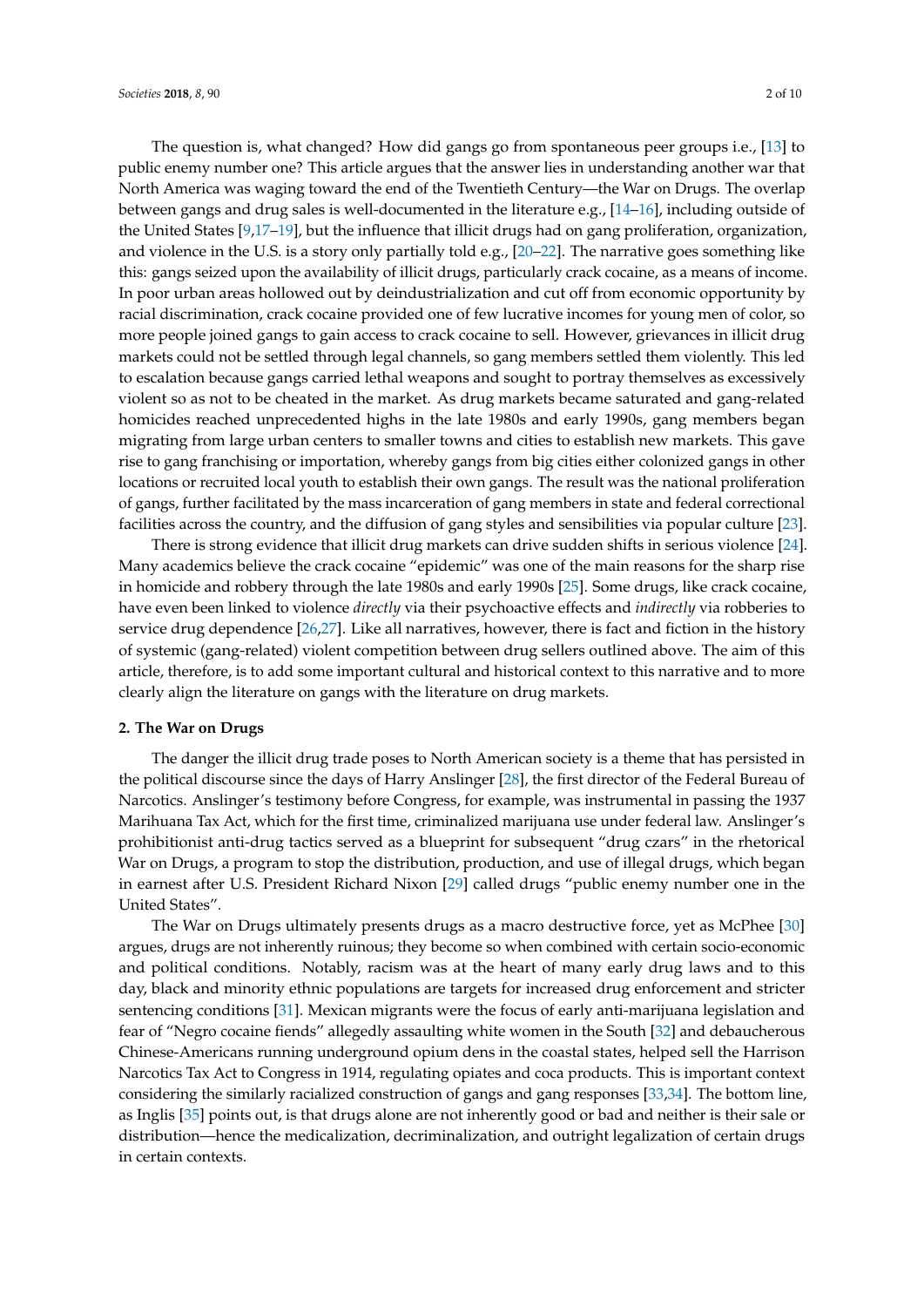## **3. The Curious Case of Cocaine**

All drugs are not created equal. Cocaine, a strong stimulant mostly used as a recreational drug, has a storied history, from its first medical uses to its inclusion in the original recipe for Coca-Cola [\[36\]](#page-7-21). Cocaine is a naturally occurring substance found in the coca plant, which is mostly grown in Peru and Bolivia, then produced in Colombia, South America. As Gootenberg [\[37\]](#page-7-22) notes, prior to the Second World War, cocaine was legal throughout most of Latin America and it was a largely peaceful enterprise. Following the War, however, U.S. foreign policy towards Latin America focused on the containment of a communist threat through the creation of a unified hemispheric defense, and as a result, the United States began influencing domestic affairs in areas synonymous with drug production [\[38\]](#page-7-23). The United States emerged from World War II as the uncontested power in global drug affairs, and in supporting directly or indirectly, military or paramilitary operations abroad, it projected its prohibitionist ideals into global policy; assisted by compliant anti-communist regimes and covert collaborations between its Central Intelligence Agency (CIA) and actors operating in Latin America [\[39,](#page-7-24)[40\]](#page-7-25).

Gootenberg [\[41\]](#page-8-0) argues that two Cold War developments in particular created conditions conducive to the expansion of an illicit cocaine industry. First, in 1959, the Cuban revolutionary government expelled Havana traffickers who, in turn, migrated to South America, Mexico, and Miami, Florida. This, in turn, established potential trade routes and future trafficking networks, with the exiles becoming the first professional cocaine trafficking class. Second, the Bolivian government's fight for supremacy over the Revolutionary Nationalist Movement in 1961 resulted in a U.S.-backed campaign which drove thousands of peasants into the remote coca frontiers in the Bolivian lowlands. Dispersal of peasants already entrenched in illegal coca growing, created a convergence of a hardened smuggling-class and a modest peasant-class, laying the groundwork for cocaine's uncontained expansion.

Nixon's War on Drugs was focused primarily on heroin (owing to addiction among returning Vietnam War veterans) and secondarily on marijuana (owing to its association with anti-war youth subcultures) and it expended more resources on domestic rather than international measures [\[37,](#page-7-22)[42\]](#page-8-1). Cocaine was a major cash crop in South America, but in 1971, demand for the drug in the United States was limited. Specific targeting of other drugs by the U.S. Drug Enforcement Administration (DEA), founded in 1973, however, changed this. As demand for cocaine increased, Colombian trafficking organizations ramped up supply. In 1975, an estimated four tons of cocaine entered the United States from Colombia. By 1980, that figure was over 100 tons annually [\[43\]](#page-8-2).

The "king of cocaine" was Pablo Escobar [\[44\]](#page-8-3), an established black marketeer in Medellín, Colombia's second-largest city, who until the late 1970s moved trucks full of illegal goods (e.g., alcohol, cigarettes, and household appliances) into Colombia. Escobar fell into the drug business when his trade in contraband became too risky [\[45\]](#page-8-4). Seeing growing international demand for cocaine and lax enforcement, he partnered with underground chemists and producers to repurpose his distribution network for the drug economy. Escobar quickly expanded from small cocaine processing labs to larger labs in the ungoverned rainforest and instituted a distribution system that imported cocaine from South America into the U.S. market using sea and air routes via the Caribbean and the South Florida coast [\[45\]](#page-8-4). The first market was Miami, Florida, where cocaine gained notoriety amongst the rich and famous. The Medellín cartel supplied an estimated 80 percent of the cocaine smuggled into the United States at its peak in the late 1980s, making Escobar a billionaire [\[44\]](#page-8-3).

Violent acts of "narcoterrorism" against the Colombian government, including the massacre of elected officials, eventually became Escobar's undoing, and he was shot and killed by Colombian National Police in 1993 [\[45\]](#page-8-4). Public anxiety about "narco" infiltration into the state culminated in Escobar's rivals forming an unlikely alliance with ousted members of his own cartel, as well as with a CIA-backed anti-communist paramilitary group. Organized crime groups adapt [\[46\]](#page-8-5), and as traditional land and sea routes into the United States were now better policed and in some cases closed-off completely, production and distribution of cocaine shifted to Mexico.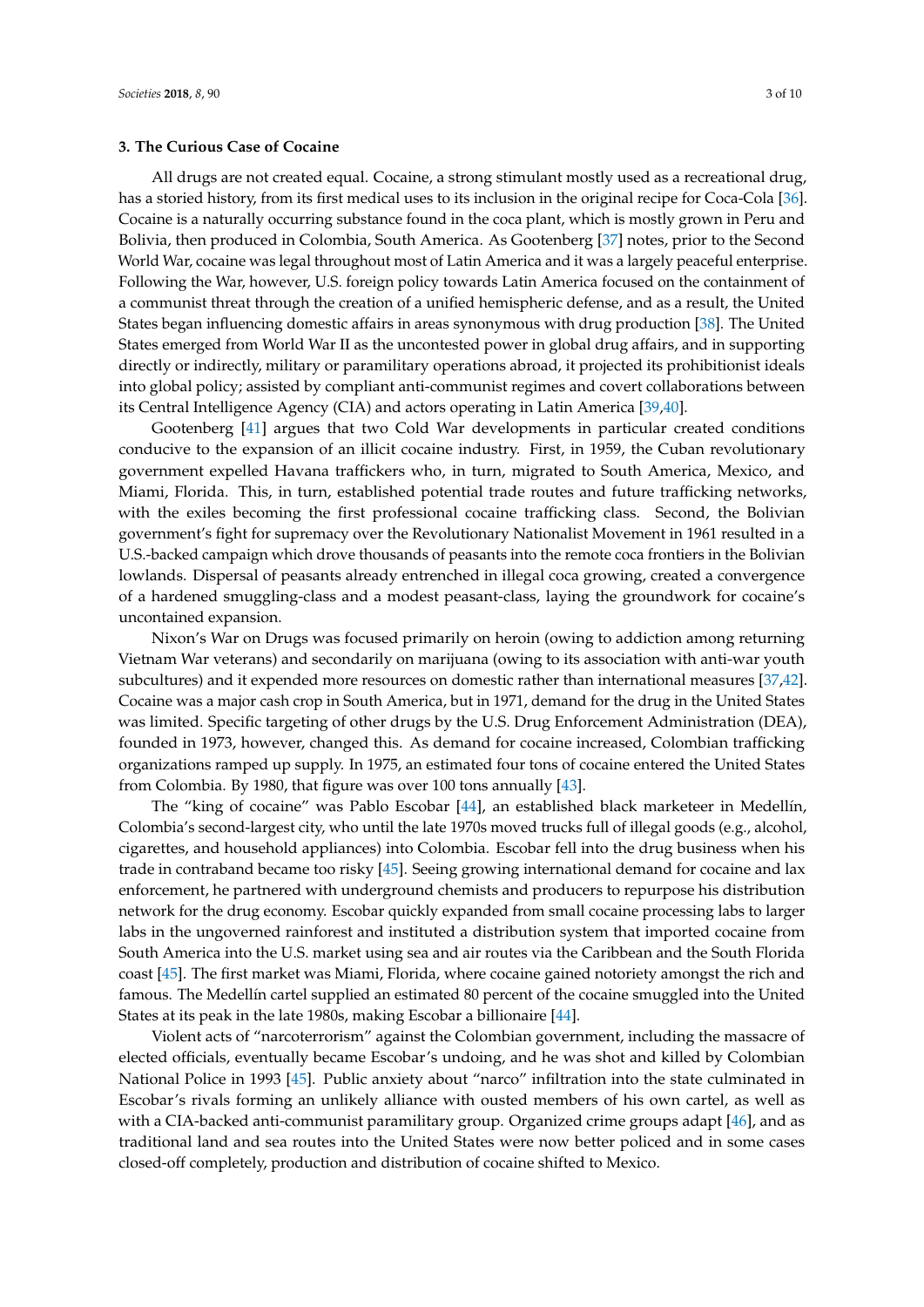By 1989, about a third of all cocaine destined for the U.S. market was run through Mexico. This made sense given the porous 1989 mile national continental border between the two countries. Mexico's most famous drug trafficker, Joaquín "El Chapo" Guzmán of the Sinaloa Cartel, is credited with pioneering the use of underground tunnels to get drugs into the United States, a method still very much in vogue among drug smugglers [\[47\]](#page-8-6). The profits largely outweighed the obvious risks for the early drug traffickers as by the mid-1990s income generated by drugs exports in Mexico, primarily cocaine, were estimated anywhere from \$10 billion (according to US figures) to \$30 billion (Mexican figures); more than the annual revenue from the country's most profitable legal commodity, oil (estimated at \$7.4 billion) (see [\[48\]](#page-8-7)).

The U.S.-Mexico drug trade also contributed to wider socio-economic and political challenges [\[37](#page-7-22)[,41](#page-8-0)[,42\]](#page-8-1). In Mexico, as in Colombia, drug cartels pumped money into electoral campaigns and paid off individual politicians and police officers in the border states. As narcotics flowed north from Mexico, U.S. dollars flowed south, becoming the currency of corruption and extra-legal governance. American guns also flowed south, rendering moot Mexico's strong gun control laws and ratcheting up community violence. In short, the supply and demand economics of the drug economy had huge collateral consequences (see [\[49,](#page-8-8)[50\]](#page-8-9)). Kenney [\[51\]](#page-8-10) argues that U.S. policy and practice in Latin America has continued to place U.S. needs over (and to the detriment of) its southern neighbors. In so doing, the United States has contributed greatly to a problem it attributes to others. Constant U.S. intervention overseas effectively resulted in more efficient and more dangerous drug trafficking organizations. By continuing to present drugs as an external or invading threat, the U.S. effectively integrated drug smuggling through conflict (e.g., [\[52\]](#page-8-11)). Consequently, smugglers have improved drug concealment and business expertise, which continue to grow increasingly complex and vertical. On both sides of the U.S. border, group organization has grown evermore intricate as is evident with the Juarez Cartel—as smugglers—and the 'Bloods' and 'Crips'—as turf controlling street gangs—retaining the pre-existing criteria necessary for being accessible and highly productive outlets for product distribution [\[20,](#page-7-6)[37\]](#page-7-22).

# **4. The Crack Cocaine Economy**

For much of its history, cocaine was associated as being a 'glamorous' drug. It was expensive and its effects were short-lived, thus it was reserved for the leisure classes occupying positions of privilege [\[36\]](#page-7-21). This all changed in the early 1980s when the DEA pressured Colombia, the major supplier of cocaine, into outlawing Ether, the solvent used for converting cocaine base in cocaine hydrochloride (powdered cocaine). Shortly thereafter, cocaine production shifted to the Caribbean (i.e., the Bahamas and Dominican Republic), where the freebasing process relied on sodium bicarbonate instead of ammonia to remove impurities. This cruder process created a huge glut of cocaine powder, which caused the price of cocaine to drop in its key market—the United States. Amid declining profits, drug dealers began dissolving cocaine hydrochloride into water with baking soda and cooking off the liquid to create smaller rocks of the drug that could be smoked. So-called "crack" cocaine was born—a drug that was cheap and easy to produce and sold in small quantities [\[53\]](#page-8-12).

Crack Cocaine was highly addictive and gave its users an intense high. Unsurprisingly, it became extremely marketable and profitable. Blumstein [\[54\]](#page-8-13) (p. 10) summarizes its impact as follows:

Crack appeared on the scene and became a product that was bought by people who didn't have the resources for buying multiple hits, and didn't have places to store it without it being stolen, so that the number of transactions involved became very large. This gave rise to the recruitment of lots of people, and strikingly, lots of young people, who hadn't been in the market as sellers before ... [They carried guns] to protect themselves because they were carrying lots of valuable stuff; they were in no position to call the police if somebody set upon them . . . This gave rise to an escalating arms race out in the streets among the kids.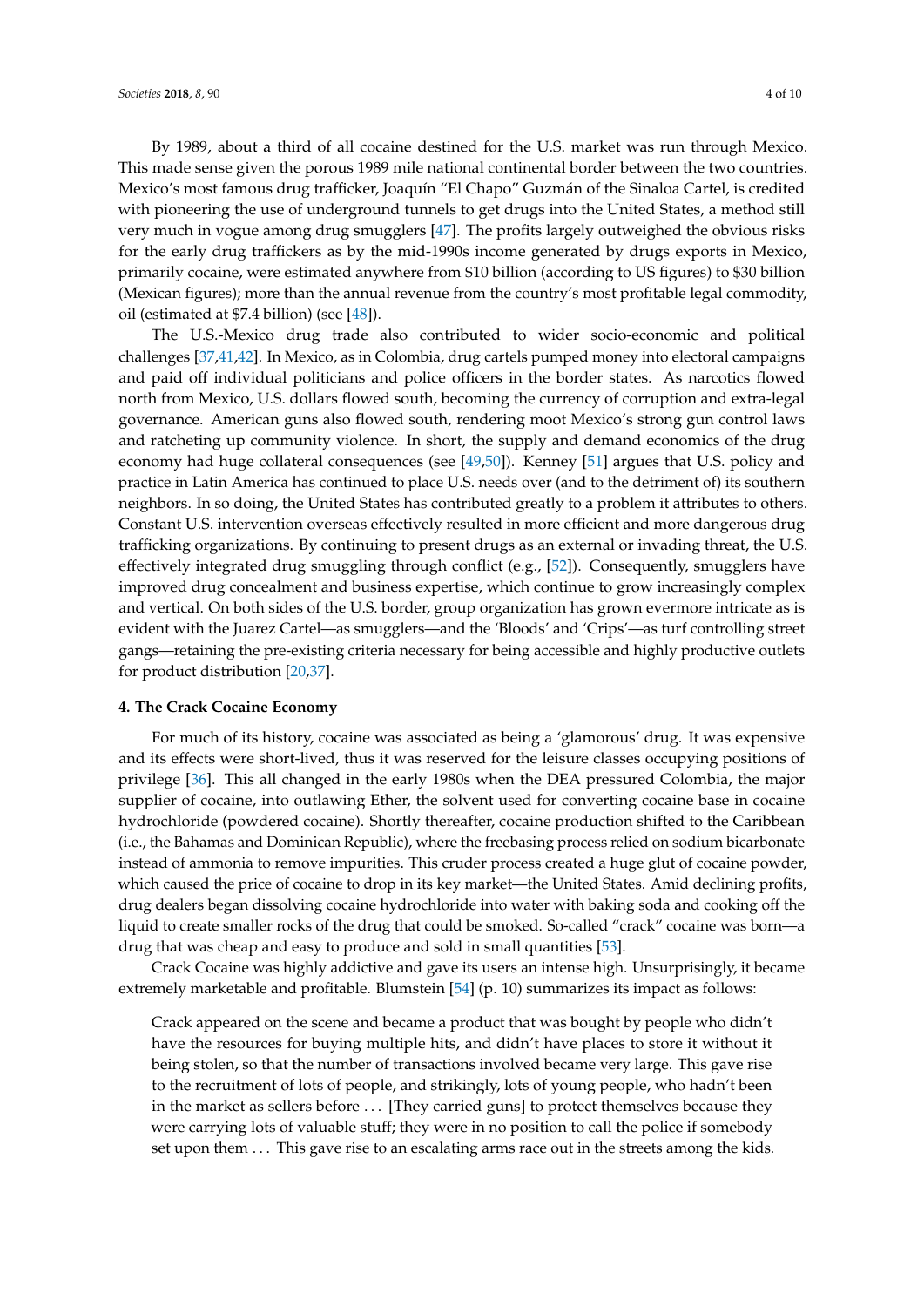The penetration of crack cocaine throughout the U.S. economy gave rise to gangs "organized solely for the purpose of distributing drugs" [\[55\]](#page-8-14) (p. 4). As Pitts [\[9\]](#page-6-8) observes, the drugs business requires a "relatively elaborate division of labor within a large workforce, that must maintain and protect the supply chain; market, package and distribute the product, protect the key players, silence would-be whistle blowers, collect debts and ensure contract compliance". Gang members thus were the ideal street level workforce, or "shop floor", of the industry [\[56\]](#page-8-15). While some argue drug distribution "organizations" supplanted "gangs" as the primary units of association for young people [\[57\]](#page-8-16) (p. 45), gangs still offered a number of rational advantages for youth interested in selling drugs: "protection, a controlled territory in which to sell, rules that proscribe turning in a fellow gang member, and a wealth of market information" [\[58\]](#page-8-17) (p. 85). Drug-selling gangs, in turn, came to be seen by some minority youth as lucrative businesses that represented a culture of resistance by offering opportunities for economic advancement. As Sullivan [\[59\]](#page-8-18) (p. 245) observed in New York City, time spent peddling drugs was in some instances, not simply culturally conforming, but self-confirming and enhancing:

They call success in crime 'getting paid' and 'getting over' [the equivalent of 'beating the system'], terms that convey a sense of triumph and of irony which is not accounted for in the grim depiction of their acts as the economic strategies of the disadvantaged . . . Both phrases are spoken in a tone of defiant pride.

Like many corporations in the formal economy, however, drugs gangs typically operated on a two-tier system of core "good" jobs for the privileged few and low-wage, high-risk, dead-end jobs for the majority; and in a fashion that disregarded the welfare of the communities in which they were located [\[21](#page-7-26)[,60\]](#page-8-19). Indeed, for poor populations adhering to the class practice of tough masculinities, the distribution of drugs often was associated with intra-class and intra-racial violence [\[61,](#page-8-20)[62\]](#page-8-21); see also [\[63\]](#page-8-22). As Bourgois [\[64\]](#page-8-23) (p.326) writes, crack cocaine dealers are "rugged individualists braving an unpredictable frontier where fame, fortune, and destruction are all just around the corner".

It is important to note that the crack cocaine economy did not arise in a vacuum, but rather in response to broader trends in globalization and deindustrialization [\[65\]](#page-8-24). The unique historical position black people have held in the U.S economy also cannot be discounted. Beginning in the late 1800s and continuing through the first half of the twentieth century, black southerners, propelled by agricultural poverty, migrated en masse to cities like Los Angeles and Detroit to take industrial jobs. In the 1960s and 1970s, however, the U.S. economy underwent drastic restructuring, whereby industrial jobs were either shipped overseas or fell into rapid decline because national markets were absorbed into an ever-expanding global marketplace. What had once been bustling, blue-collar African-American communities subsequently collapsed into "ghettos" hemmed in by freeways, redlining (i.e., systematic housing discrimination), and hostile white neighborhoods. Blacks who missed the move up and out of poverty during Civil Rights or in the economically buoyant 1950s had, by the economically stagnant 1970s, become trapped in a world in which half of young people never finished high school and half of adults were unemployed. This was a world without leadership and positive role models, a world that stood in stark contrast to the adjacent one in which the African-American bourgeoisie had sought refuge and grown [\[66\]](#page-8-25).

As identified by early Chicago School theorists [\[13](#page-7-1)[,67\]](#page-8-26), "social disorganization" such as is described here, enabled gangs to take hold and flourish. When combined with an oppositional culture, moreover, gangs thrived like never before because subcultural codes intensified and even perverted prior existing class codes [\[61\]](#page-8-20). Wacquant [\[66](#page-8-25)[,68](#page-8-27)[,69\]](#page-8-28) extends this underclass thesis to argue that in the War on Drugs era, the "ghetto" became the "hyperghetto". The ghetto was a product of wider social repression against black populations, yet retained some vibrancy and class diversity. The hyperghetto was an urban prison for the ethnically poor, now completely isolated from mainstream cultural and institutional life. This isolation was solidified through mass incarceration, related felon disenfranchisement, and community and family disruption and destruction [\[31\]](#page-7-16). For example, the administration of U.S. President Ronald Reagan early on began to prioritize the War on Drugs and the Anti-Drug Abuse Act of 1986 increased penalties for crack cocaine possession and usage, including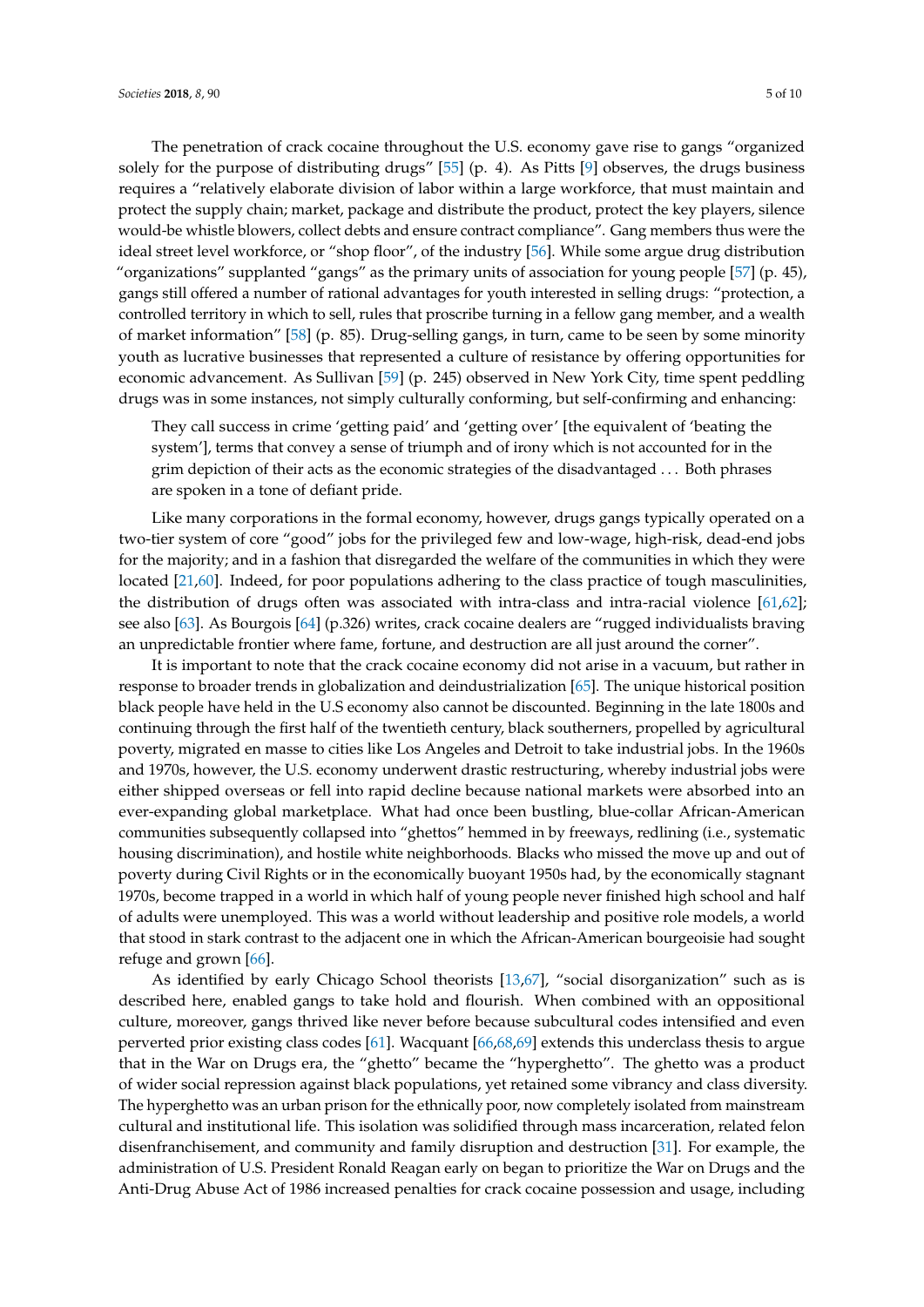a mandatory minimum sentence of five years without parole for possession of five grams of crack cocaine (or 500 g of powder cocaine); thus ensuring minority youth steadily and systematically moved from the streets to jail (N.B., this 100-to-1 sentencing disparity was reduced to 18-to-1 by the Fair Sentencing Act of 2010).

In a modern consumerist society that evaluates everyone and everything by their commodity value, the occupants of the hyperghetto were essentially worthless [\[70\]](#page-8-29). The void left by the collapse of the legitimate market, however, was filled by the illegitimate market [\[56\]](#page-8-15). Distribution of the only commodity which retained any real economic value allowed dealers to enter the workforce "in search of respect" [\[63\]](#page-8-22). Poor residential areas became shop floors for illicit drug distribution and as new illegal enterprises grew so did the complexity of those criminals and criminal organizations involved in them. Retaining both turf and numbers meant that street gangs already possessed the capacity to be successful distribution networks for drug sales. This process saw a growing number of street gangs begin to engage in drug dealing practices. Thus, gang organization was effectively aided by wider economic factors both within and without the United States.

#### **5. Implications for Gangs and Gang Responses**

The crack cocaine economy provided a "goal orientation" for gangs, a defining feature of formal organization [\[71\]](#page-9-0), and by the end of the Twentieth Century, researchers were observing more "structured" and "entrepreneurial" gangs in large U.S. cities like Chicago, Detroit, and New York [\[55,](#page-8-14)[60,](#page-8-19)[72–](#page-9-1)[78\]](#page-9-2). The evolution of street-level drug markets and with them, the evolution of the gang itself (e.g., [\[79,](#page-9-3)[80\]](#page-9-4)) rapidly transformed the urban landscape. Gangs were no longer social or "play groups," with little permanence or stability [\[13\]](#page-7-1) (p. 30). Assisted in part by the societal reaction to drugs, gangs became an institutionalized feature of some poverty communities. The charged atmosphere of the U.S. penitentiary system, for example, served to "focus and galvanize the anger and frustrations of the many captives in the war on drugs" [\[57\]](#page-8-16) (p. 49). As gang members were later released from prison and returned to their communities, they brought entrenched gang ideology and practices with them, laying the foundation for an intergenerational transmission of gang membership [\[23\]](#page-7-8).

Further, Roth [\[81\]](#page-9-5) argues it is prohibition against drugs, not drugs per se, that causes the vast majority of drug-related violent crime. When alcohol was prohibited in the 1920s, "alcohol dealers settled their differences with firearms; just as cocaine dealers do today" [\[82\]](#page-9-6) (p. 150). The illegality of drugs creates a situation where at any point in the drug supply chain, disputes between buyers and sellers over price, quality, and quantity, and disputes between sellers over customer base and product availability, cannot be resolved by a legal third party, but rather through force and the threat of force [\[81\]](#page-9-5). This incentivizes dealers to "create and sustain a reputation for being at least as tough and at least as well-armed as their competitors" [\[83\]](#page-9-7) (p. 371).

The fact that drug dealers are armed and dangerous forces law enforcement to develop new and aggressive tactics for policing the drug market. Drug dealing typically is a crime with a cooperating witness or victim (because both buyer and seller mutually seek one another out), thus drug enforcement is forced to rely on "unusually intrusive investigative techniques" predicated on low "reasonable suspicion" standards of evidence [\[82\]](#page-9-6) (p. 155). Aggressive profiling and stop and frisk tactics, in turn, contribute to an environment of distrust between high-crime neighborhoods and law enforcement. This strain between the police and public can also be criminogenic, "since police work relies heavily on cooperation with the public" [\[83\]](#page-9-7) (p. 373). The absence of formal protections for black people, starting with Slavery and Jim Crow and culminating in an abundance of unsolved black homicides, for example, has meant that in some urban communities, the gang functions as its own police force [\[84\]](#page-9-8).

### **6. Concluding Thoughts**

The importation of cocaine into the U.S. was determined by not just U.S. policy but also unequal economic relationships and larger market forces [\[49\]](#page-8-8). Undoubtedly there is an evident demand for cocaine in the U.S. [\[42\]](#page-8-1). By making a product affordable, pleasurable, and readily available, the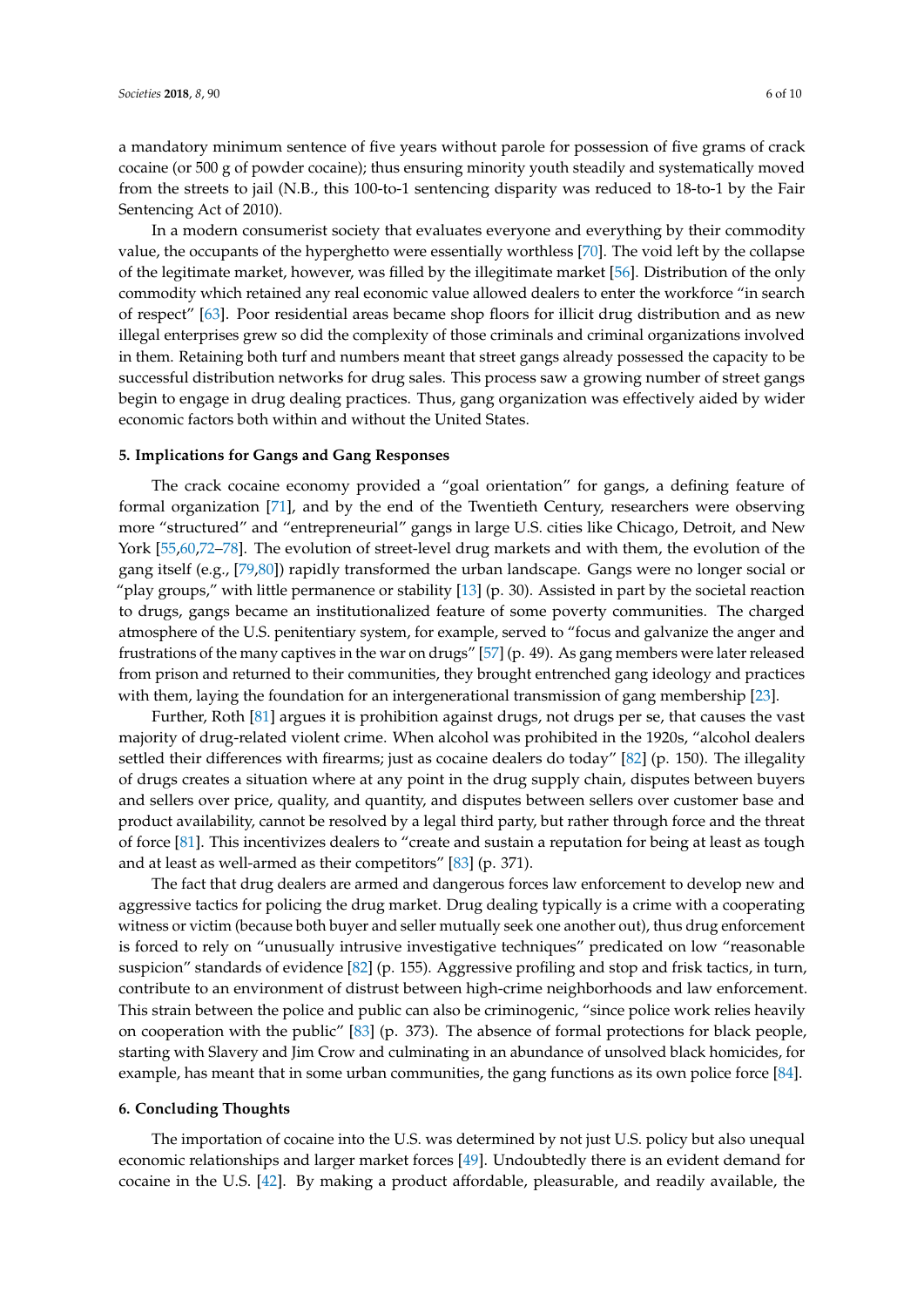demand will remain despite invariable ebbs and flows and market fluctuations. Yet as discussed, alongside consumer demand, the right conditions must be evident in order to facilitate maximum product production and distribution. In the case of cocaine, it was not just the raw ingredients which were needed but rather, because of its illegality, there had to be certain pre-existing social conditions (i.e., a weak economy, lack of social control mechanisms, and strong distribution outlets). While such conditions were clearly present in supplier regions where the product was produced (i.e., grown, stocked, and readied for transport) like Bolivia, Colombia, and later Mexico, ironically, those destinations designed as sale points—geared for large scale public transactions—require similar social conditions to facilitate the sale (i.e., socially disorganized communities, weak social control mechanisms, and a lack of legitimate economy). Such pre-existing conditions were found in the U.S. slums, which became the shop floors (destination) for drug dealing street gangs (outlets), who in turn were connected to Cartels by famed middle-men like Oscar Danilo Blandon and "Freeway" Rick Ross (see [\[20,](#page-7-6)[85\]](#page-9-9)).

Decker and Chapman [\[86\]](#page-9-10) note that while drug distribution is typically presented in a harmonious manner by law enforcement, more often than not drug smuggling occurs in a series of networks which are largely disconnected from one another. Similarly, often such criminal networks are presented as being facilitated by ethnic migration, yet such assumptions are arguably continued designations from debunked "alien conspiracy" theories of organized crime [\[87\]](#page-9-11). The irony remains that while the War on Drugs strategy used a mix of deterrence and containment to regulate and control conditions beyond U.S. borders, including global market forces, consecutive U.S. administrations neglected the conditions conducive to a drug economy within their own borders—structural inequality, racial prejudice, and urban deprivation and unrest on home soil. As Sutherland [\[88\]](#page-9-12) states, criminal probability is alleviated or non-existent when those factual correlations to crime are not present. The end result was a drug–gang nexus and with it, the need to extend drug control into crime control. Hence, the "criminal gang" was born.

**Author Contributions:** Conceptualization, R.M.; Writing—original draft, R.M.; Writing—review & editing, G.R. and J.D.

**Funding:** This research received no external funding.

**Conflicts of Interest:** The authors declare no conflict of interest.

#### **References**

- <span id="page-6-0"></span>1. Klein, M.; Maxson, C. *Street Gang Patterns and Policies*; Oxford University Press: New York, NY, USA, 2006.
- <span id="page-6-1"></span>2. Pyrooz, D.C.; Turanovic, J.; Decker, S.H.; Wu, J. Taking stock of the relationship between gang membership and offending: A meta-analysis. *Crim. Justice Behav.* **2016**, *43*, 365–397. [\[CrossRef\]](http://dx.doi.org/10.1177/0093854815605528)
- <span id="page-6-2"></span>3. Short, J.F., Jr. *Gangs and Adolescent Violence*; Center for the Study and Prevention of Violence: Boulder, CO, USA, 1996.
- <span id="page-6-3"></span>4. Curry, G.D. The logic of defining gangs revisited. In *The Handbook of Gangs*; Decker, S.H., Pyrooz, D.C., Eds.; Wiley: Chichester, UK, 2015; pp. 7–27.
- <span id="page-6-4"></span>5. Weerman, F.M.; Maxson, C.L.; Esbensen, F.; Aldridge, J.; Medina, J.; van Gemert, F. Eurogang Program Manual. 2009. Available online: <https://www.umsl.edu/ccj/Eurogang/EurogangManual.pdf> (accessed on 14 September 2018).
- <span id="page-6-5"></span>6. Pyrooz, D.C.; Mitchell, M. Little gang and big gang research. In *The Handbook of Gangs*; Decker, S.H., Pyrooz, D.C., Eds.; Wiley: Hoboken, NJ, USA, 2015; pp. 28–58.
- <span id="page-6-6"></span>7. Miller, W. Lower-class culture as a generating milieu of gang delinquency. *J. Soc. Issues* **1958**, *14*, 5–19. [\[CrossRef\]](http://dx.doi.org/10.1111/j.1540-4560.1958.tb01413.x)
- <span id="page-6-7"></span>8. Matza, D. *Delinquency and Drift*; Wiley: New York, NY, USA, 1964.
- <span id="page-6-9"></span><span id="page-6-8"></span>9. Pitts, J. *Reluctant Gangsters*; Willan: London, UK, 2008.
- <span id="page-6-10"></span>10. Dilulio, J. The coming of the super-predators. *Natl. Rev.* **1995**, *27*, 23–28.
- 11. Bennett, W.; Dilulio, J.; Walters, J. *Body Count: Moral Poverty, and How to Win America's War against Crime and Drugs*; Simon & Schuster: New York, NY, USA, 1996.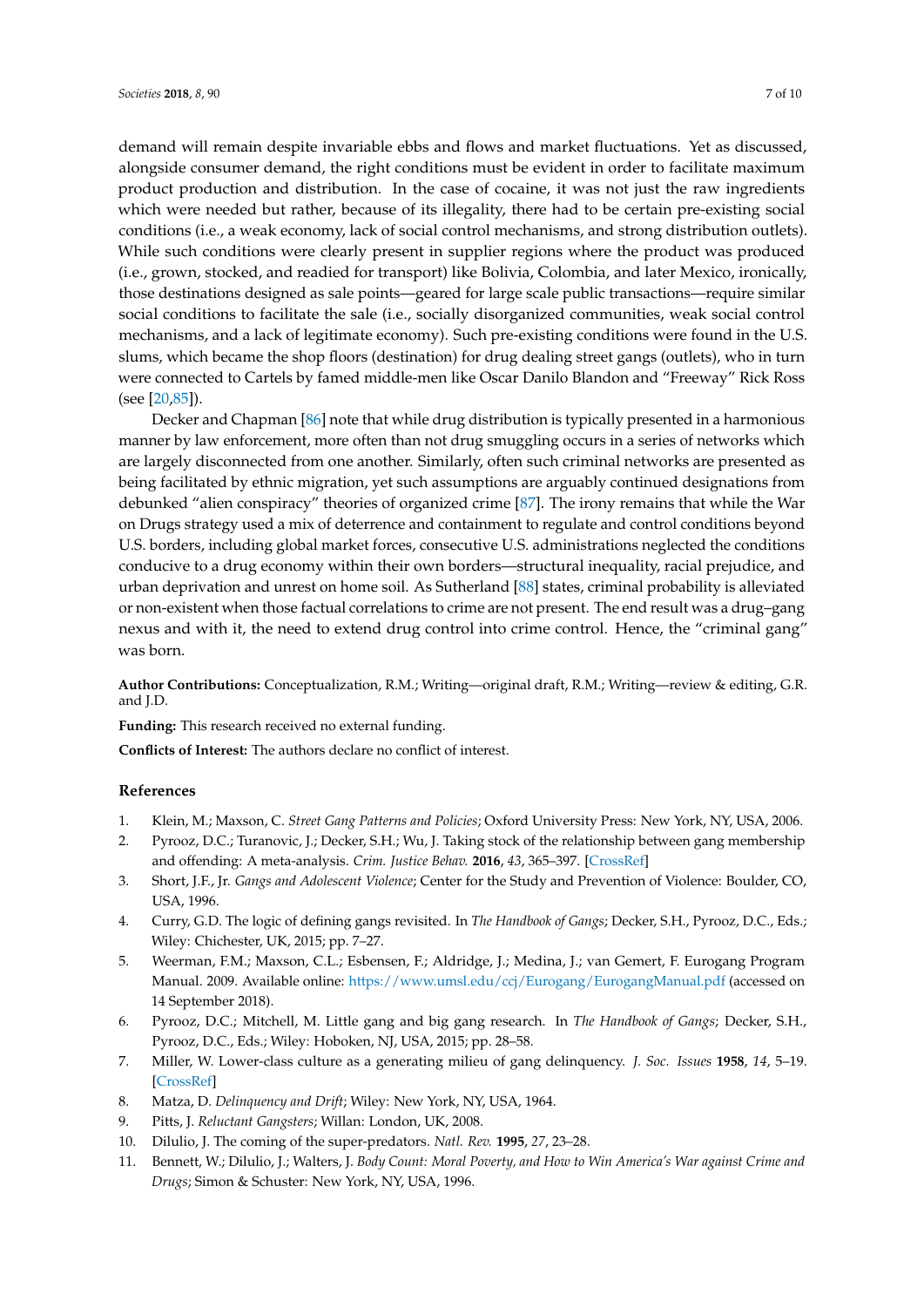- <span id="page-7-0"></span>12. Fox, J. The Calm before the Crime Wave Storm. *Los Angeles Times*. 30 October 1995. Available online: [http://articles.latimes.com/1995-10-30/local/me-62753\\_1\\_crime-wave](http://articles.latimes.com/1995-10-30/local/me-62753_1_crime-wave) (accessed on 14 September 2018).
- <span id="page-7-1"></span>13. Thrasher, F. *The Gang: A Study of 1313 Gangs in Chicago*; University of Chicago Press: Chicago, IL, USA, 1927.
- <span id="page-7-2"></span>14. Bjerregaard, B. Gang membership and drug involvement. *Crime Delinq.* **2010**, *56*, 3–34. [\[CrossRef\]](http://dx.doi.org/10.1177/0011128707307217)
- 15. Decker, S.H. Legitimating drug use: A note on the impact of gang membership and drug sales on the use of illicit drugs. *Justice Q.* **2000**, *17*, 393–410. [\[CrossRef\]](http://dx.doi.org/10.1080/07418820000096381)
- <span id="page-7-3"></span>16. Fleisher, M. Gangs and drugs. In *The Handbook of Gangs*; Decker, S.H., Pyrooz, D.C., Eds.; Wiley: Hoboken, NJ, USA, 2015.
- <span id="page-7-4"></span>17. Densley, J. *How Gangs Work: An Ethnography of Youth Violence*; Palgrave Macmillan: New York, NY, USA, 2013.
- 18. Harding, S. *The Street Casino: Survival in the Violent Street Gang*; The Policy Press: Bristol, UK, 2014.
- <span id="page-7-5"></span>19. McLean, R.; Densley, J.; Deuchar, R. Situating gangs within Scotland's illegal drugs market(s). *Trends Organ. Crime* **2018**, *21*, 147–171. [\[CrossRef\]](http://dx.doi.org/10.1007/s12117-017-9328-1)
- <span id="page-7-6"></span>20. Alonso, A.A. Racialized identities and the formation of black gangs in Los Angeles. *Urban Geogr.* **2004**, *25*, 658–674. [\[CrossRef\]](http://dx.doi.org/10.2747/0272-3638.25.7.658)
- <span id="page-7-26"></span>21. Venkatesh, S. The social organization of street gang activity in an urban ghetto. *Am. J. Sociol.* **1997**, *103*, 82–111. [\[CrossRef\]](http://dx.doi.org/10.1086/231172)
- <span id="page-7-7"></span>22. Venkatesh, S.; Levitt, S. Are we a family or a business? History and disjuncture in the urban American street gang. *Theory Soc.* **2000**, *29*, 427–462. [\[CrossRef\]](http://dx.doi.org/10.1023/A:1007151703198)
- <span id="page-7-9"></span><span id="page-7-8"></span>23. Howell, J.C.; Griffiths, E. *Gangs in America's Communities*, 2nd ed.; Sage: Thousand Oaks, CA, USA, 2015.
- 24. Cork, D. Examining space-time interaction in city-level homicide data: Crack markets and the diffusion of guns among youth. *J. Quant. Criminol.* **1999**, *15*, 379–406. [\[CrossRef\]](http://dx.doi.org/10.1023/A:1007540007803)
- <span id="page-7-10"></span>25. Johnson, B.; Golub, A.; Dunlap, E. The rise and decline of hard drugs, drug markets, and violence in inner-city New York. In *The Crime Drop in America*; Blumstein, A., Wallman, J., Eds.; Cambridge University Press: New York, NY, USA, 2000; pp. 164–206.
- <span id="page-7-11"></span>26. Bennett, T.; Holloway, K. The association between multiple drug misuse and crime. *Int. J. Offend. Ther. Comp. Criminol.* **2005**, *49*, 63–81. [\[CrossRef\]](http://dx.doi.org/10.1177/0306624X04269003) [\[PubMed\]](http://www.ncbi.nlm.nih.gov/pubmed/15616113)
- <span id="page-7-12"></span>27. Goldstein, P. The Drugs/Violence Nexus: A Tripartite Conceptual Framework. *J. Drug Issues* **1985**, *29*, 143–174. [\[CrossRef\]](http://dx.doi.org/10.1177/002204268501500406)
- <span id="page-7-13"></span>28. Anslinger, H.; Oursler, W. *The Murderers: The Shocking Story of the Narcotic Gangs*; Farrar, Straus and Cudahy: New York, NY, USA, 1961.
- <span id="page-7-14"></span>29. Nixon, R. *Remarks about an Intensified Program for Drug Abuse Prevention and Control*; American Presidency Project: Washington, DC, USA, 1971; Available online: <http://www.presidency.ucsb.edu/ws/?pid=3047> (accessed on 14 September 2018).
- <span id="page-7-15"></span>30. McPhee, I. *The Intentionally Unseen: Illicit & Illegal Drug Use in Scotland*; Lambert Academic Publishing: Saarbrucken, Germany, 2013.
- <span id="page-7-16"></span>31. Alexander, M. *The New Jim Crow: Mass Incarceration in the Age of Colorblindness*; The New Press: New York, NY, USA, 2012.
- <span id="page-7-17"></span>32. Williams, E.H. Negro Cocaine "Fiends" Are a New Southern Menace. *The New York Times*. 8 February 1914. Available online: [https://www.nytimes.com/1914/02/08/archives/negro-cocaine-fiends-are-a-new](https://www.nytimes.com/1914/02/08/archives/negro-cocaine-fiends-are-a-new-southern-menace-murder-and-insanity.html)[southern-menace-murder-and-insanity.html](https://www.nytimes.com/1914/02/08/archives/negro-cocaine-fiends-are-a-new-southern-menace-murder-and-insanity.html) (accessed on 14 September 2018).
- <span id="page-7-18"></span>33. Gunter, A. *Race, Gangs and Youth Violence*; The Policy Press: Bristol, UK, 2017.
- <span id="page-7-19"></span>34. Williams, P. Criminalising the other: Challenging the race-gang nexus. *Race Class* **2015**, *56*, 18–35. [\[CrossRef\]](http://dx.doi.org/10.1177/0306396814556221)
- <span id="page-7-20"></span>35. Inglis, B. *The Forbidden Game: A Social History of Drugs*; Hodder & Stoughton: London, UK, 1975.
- <span id="page-7-21"></span>36. Streatfeild, D. *Cocaine: An Unauthorized Biography*; Picador: London, UK, 2003.
- <span id="page-7-22"></span>37. Gootenberg, P. *Andean Cocaine: The Making of a Global Drug*; University of North Carolina Press: Chapel Hill, NC, USA, 2008.
- <span id="page-7-23"></span>38. Carpenter, T. *Bad Neighbour Policy: Washington's Futile War on Drugs in Latin America*; Palgrave Macmillan: New York, NY, USA, 2003.
- <span id="page-7-24"></span>39. Cockburn, A.; St. Clair, J. *Whiteout: The CIA, Drugs, and the Press*; Verso: London, UK, 1998.
- <span id="page-7-25"></span>40. Medina-Mora, H.E.E. Organised Crime: The Dark Side of Globalisation. 2016. Available online: [http:](http://www.lse.ac.uk/IDEAS/publications/Analysis-Archive/ideasToday/06/organisedCrime.pdf) [//www.lse.ac.uk/IDEAS/publications/Analysis-Archive/ideasToday/06/organisedCrime.pdf](http://www.lse.ac.uk/IDEAS/publications/Analysis-Archive/ideasToday/06/organisedCrime.pdf) (accessed on 10 February 2017).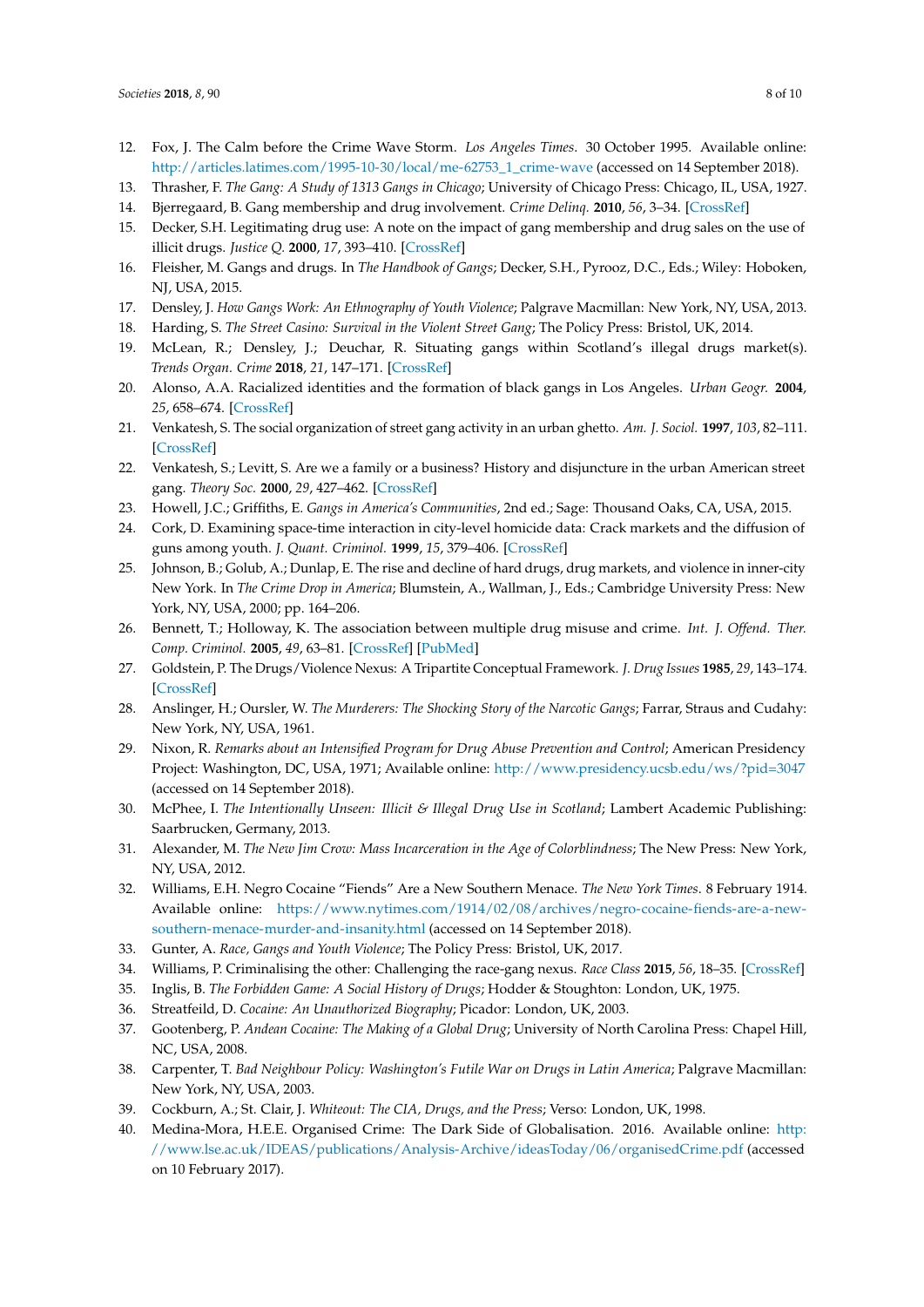- <span id="page-8-0"></span>41. Gootenberg, P. The pre-Columbian era of drug trafficking in the Americas: Cocaine 1947–1965. *Americas* **2007**, *64*, 76–133. [\[CrossRef\]](http://dx.doi.org/10.1353/tam.2007.0148)
- <span id="page-8-1"></span>42. Gootenberg, P. Cocaine's blowback north: A pre-history of Mexican drug violence. *Lasaforum* **2011**, *42*, 7–10.
- <span id="page-8-2"></span>43. Roldán, M. Cocaine and the 'miracle' of modernity in Medellín. In *Cocaine: Global Histories*; Gootenberg, P., Ed.; Routledge: London, UK, 1999; pp. 165–183.
- <span id="page-8-3"></span>44. Macias, A. 10 Facts Reveal the Absurdity of Pablo Escobar's Wealth. *Business Insider*. 21 September 2015. Available online: [https://www.businessinsider.com/10-facts-that-prove-the-absurdity-of-pablo-escobars](https://www.businessinsider.com/10-facts-that-prove-the-absurdity-of-pablo-escobars-wealth-2015-9)[wealth-2015-9](https://www.businessinsider.com/10-facts-that-prove-the-absurdity-of-pablo-escobars-wealth-2015-9) (accessed on 14 September 2018).
- <span id="page-8-4"></span>45. Bowden, M. *Killing Pablo: The Hunt for the World's Greatest Outlaw*; Grove Press: New York, NY, USA, 2001.
- <span id="page-8-5"></span>46. Lavezzi, A.M. Economic structure and vulnerability to organised crime: Evidence from Sicily. *Glob. Crime* **2008**, *9*, 198–220. [\[CrossRef\]](http://dx.doi.org/10.1080/17440570802254312)
- <span id="page-8-6"></span>47. Hogan, A.; Century, D. *Hunting El Chapo: The Inside Story of the American Lawman Who Captured the World's Most-Wanted Drug Lord*; Harper: New York, NY, USA, 2018.
- <span id="page-8-7"></span>48. Andreas, P. *Border Games*, 2nd ed.; Cornell University Press: Ithaca, NY, USA, 2009.
- <span id="page-8-8"></span>49. Hobbs, D.; Antonopoulos, G.A. 'Endemic to the species': Ordering the 'other' via organised crime. *Glob. Crime* **2013**, *14*, 27–51. [\[CrossRef\]](http://dx.doi.org/10.1080/17440572.2012.753324)
- <span id="page-8-9"></span>50. Roger, J.J. *Criminalising Social Policy: Antisocial Behaviour and Welfare in a De-Civilized Society*; Willian: Devon, UK, 2008.
- <span id="page-8-10"></span>51. Kenney, M. *From Pablo to Osama: Trafficking and Terrorist Networks, Government Bureaucracies, and Competitive Adaptations*; Penn State University Press: University Park, PA, USA, 2007.
- <span id="page-8-11"></span>52. Klein, M.W. *Street Gangs and Street Workers*; Prentice Hall: Englewood Cliffs, NJ, USA, 1971.
- <span id="page-8-12"></span>53. Jacobs, B.A. *Dealing Crack: The Social World of Street-Corner Selling*; Northeastern University Press: Boston, MA, USA, 1999.
- <span id="page-8-13"></span>54. Blumstein, A. Youth violence, guns, and the illicit-drug industry. *J. Crim. Law Criminol.* **1995**, *86*, 10–36. [\[CrossRef\]](http://dx.doi.org/10.2307/1143998)
- <span id="page-8-14"></span>55. Skolnick, J.; Correl, T.; Navarro, E.; Rabb, R. *The Social Structure of Street Drug Dealing: Report to the Office of the Attorney General of the State of California*; University of California Press: Berkeley, CA, USA, 1988.
- <span id="page-8-15"></span>56. Castells, M. *The Rise of the Network Society: The Information Age: Economy, Society and Culture*; Blackwell: Malden, MA, USA, 2000; Volume I.
- <span id="page-8-16"></span>57. Curtis, R. The negligible role of gangs in drug distribution in New York City in the 1990s. In *Gangs and Society: Alternative Perspectives*; Kontos, L., Brotherton, D., Barrios, L., Eds.; Columbia University Press: New York, NY, USA, 2003; pp. 41–61.
- <span id="page-8-17"></span>58. Curry, G.; Decker, S. *Confronting Gangs: Crime and Community*; Roxbury: Los Angeles, CA, USA, 1998.
- <span id="page-8-18"></span>59. Sullivan, M. *'Getting Paid': Youth Crime and Work in the Inner City*; Cornell University Press: Ithaca, NY, USA, 1989.
- <span id="page-8-19"></span>60. Levitt, S.; Venkatesh, S. An economic analysis of a drug–selling gang's finances. *Q. J. Econ.* **2000**, *115*, 755–789. [\[CrossRef\]](http://dx.doi.org/10.1162/003355300554908)
- <span id="page-8-20"></span>61. Anderson, E. *Code of the Street: Decency, Violence and the Moral Life of the Inner City*; W.W. Norton: New York, NY, USA, 1999.
- <span id="page-8-21"></span>62. Bowling, B. The rise and fall of New York murder: Zero tolerance or crack's decline? *Br. J. Criminol.* **1999**, *39*, 531–554. [\[CrossRef\]](http://dx.doi.org/10.1093/bjc/39.4.531)
- <span id="page-8-22"></span>63. Mullins, C.W. *Holding Your Square: Masculinities, Streetlife, and Violence*; Willan: Portland, OR, USA, 2006.
- <span id="page-8-23"></span>64. Bourgois, P. *In Search of Respect: Selling Crack in El Barrio*; Cambridge University Press: Cambridge, UK, 1995.
- <span id="page-8-24"></span>65. Wilson, W.J. *The Truly Disadvantaged: The Inner City, the Underclass and Public Policy*; University of Chicago Press: Chicago, IL, USA, 1987.
- <span id="page-8-25"></span>66. Wacquant, L. *Urban Outcasts: A Comparative Sociology of Advanced Marginality*; Polity Press: Cambridge, UK, 2008.
- <span id="page-8-26"></span>67. Shaw, C.R.; McKay, H.D. *Juvenile Delinquency in Urban Areas*; University of Chicago Press: Chicago, IL, USA, 1942.
- <span id="page-8-27"></span>68. Wacquant, L. The body, the ghetto and the penal state. *Qual. Sociol.* **2009**, *32*, 101–129. [\[CrossRef\]](http://dx.doi.org/10.1007/s11133-008-9112-2)
- <span id="page-8-28"></span>69. Wacquant, L. Crafting the neoliberal state: Workfare, prison fare and social insecurity. *Sociol. Forum* **2010**, *25*, 197–220. [\[CrossRef\]](http://dx.doi.org/10.1111/j.1573-7861.2010.01173.x)
- <span id="page-8-29"></span>70. Bauman, Z. *Work, Consumerism and the New Poor*; Open University Press: Buckingham, UK, 2005.